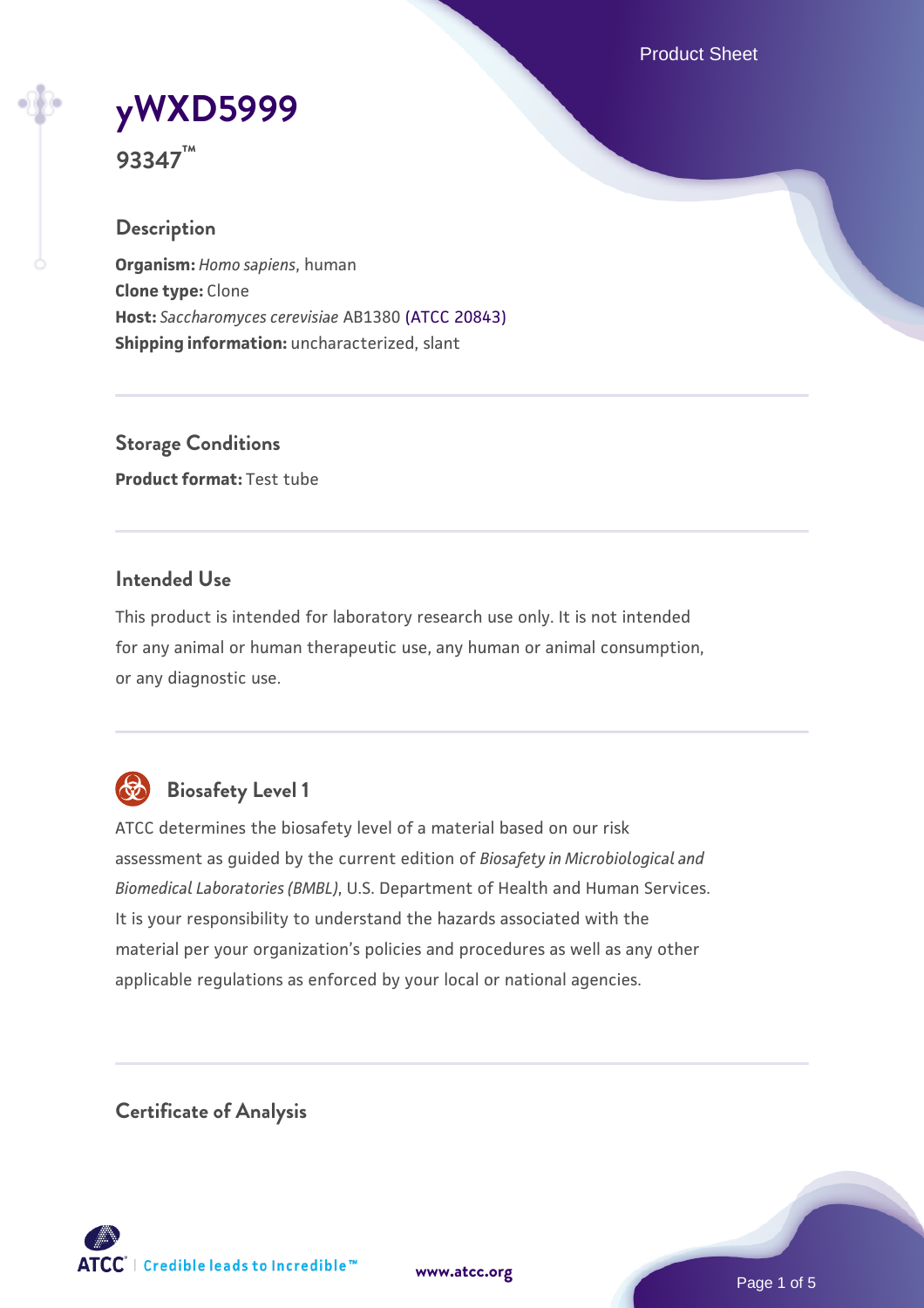## **[yWXD5999](https://www.atcc.org/products/93347)** Product Sheet **93347**

For batch-specific test results, refer to the applicable certificate of analysis that can be found at www.atcc.org.

# **Insert Information**

**Type of DNA:** genomic **Genome:** Homo sapiens **Chromosome:** X X pter-q27.3 **Gene name:** DNA Segment, single copy **Gene product:** DNA Segment, single copy [DXS4939] **Gene symbol:** DXS4939 **Contains complete coding sequence:** Unknown **Insert end:** EcoRI

# **Vector Information**

**Construct size (kb):** 135.0 **Intact vector size:** 11.454 **Vector name:** pYAC4 **Type of vector:** YAC **Host range:** *Saccharomyces cerevisiae*; *Escherichia coli* **Vector information:** other: telomere, 3548-4235 other: telomere, 6012-6699 Cross references: DNA Seq. Acc.: U01086 **Cloning sites:** EcoRI **Markers:** SUP4; HIS3; ampR; URA3; TRP1 **Replicon:** pMB1, 7186-7186; ARS1, 9632-10376

# **Growth Conditions**

**Medium:** 



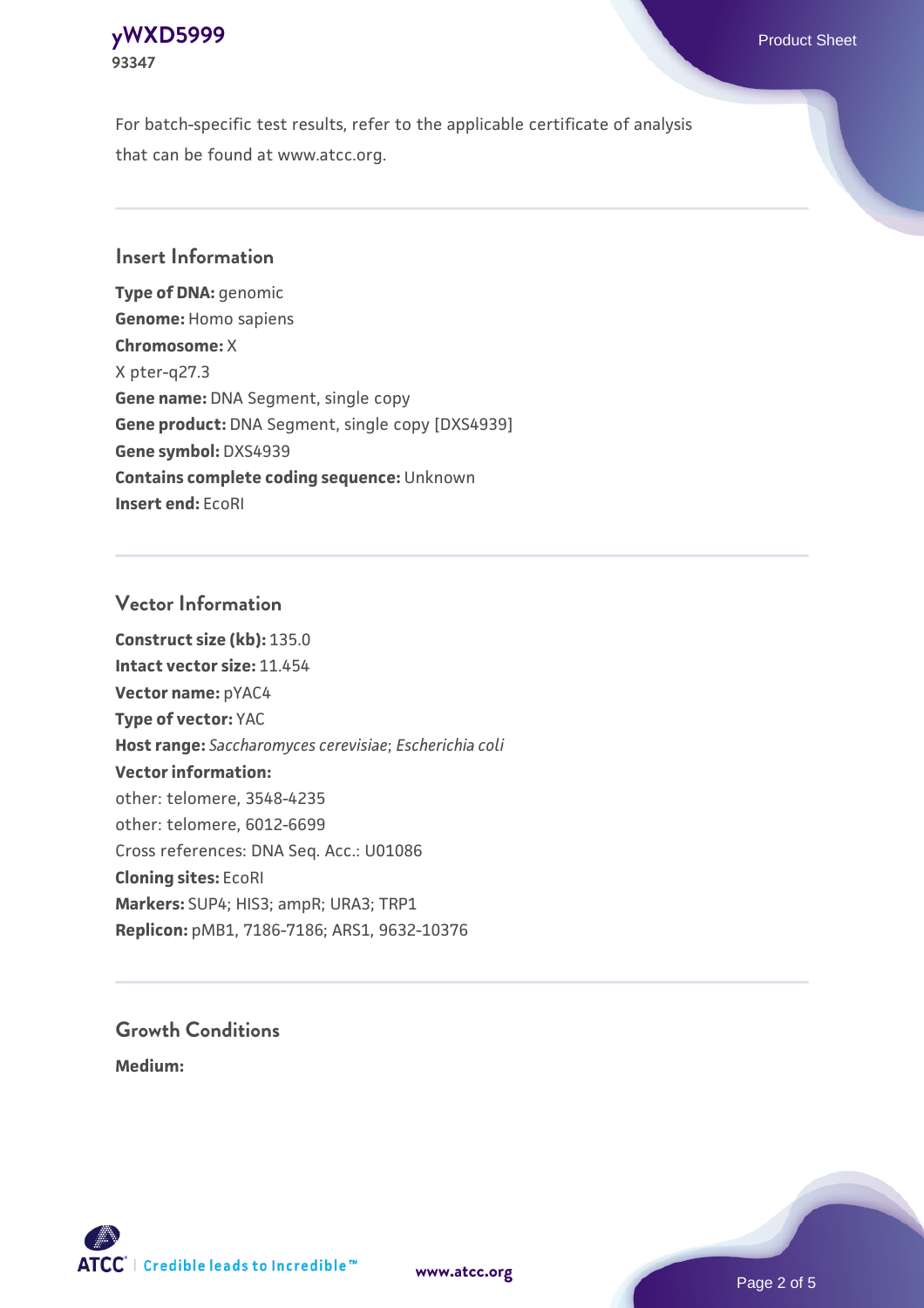**[yWXD5999](https://www.atcc.org/products/93347)** Product Sheet **93347**

[ATCC Medium 1245: YEPD](https://www.atcc.org/-/media/product-assets/documents/microbial-media-formulations/1/2/4/5/atcc-medium-1245.pdf?rev=705ca55d1b6f490a808a965d5c072196) **Temperature:** 30°C

#### **Notes**

More information may be available from ATCC (http://www.atcc.org or 703- 365-2620).

# **Material Citation**

If use of this material results in a scientific publication, please cite the material in the following manner: yWXD5999 (ATCC 93347)

# **References**

References and other information relating to this material are available at www.atcc.org.

#### **Warranty**

The product is provided 'AS IS' and the viability of ATCC® products is warranted for 30 days from the date of shipment, provided that the customer has stored and handled the product according to the information included on the product information sheet, website, and Certificate of Analysis. For living cultures, ATCC lists the media formulation and reagents that have been found to be effective for the product. While other unspecified media and reagents may also produce satisfactory results, a change in the ATCC and/or depositor-recommended protocols may affect the recovery, growth, and/or function of the product. If an alternative medium formulation or reagent is used, the ATCC warranty for viability is no longer

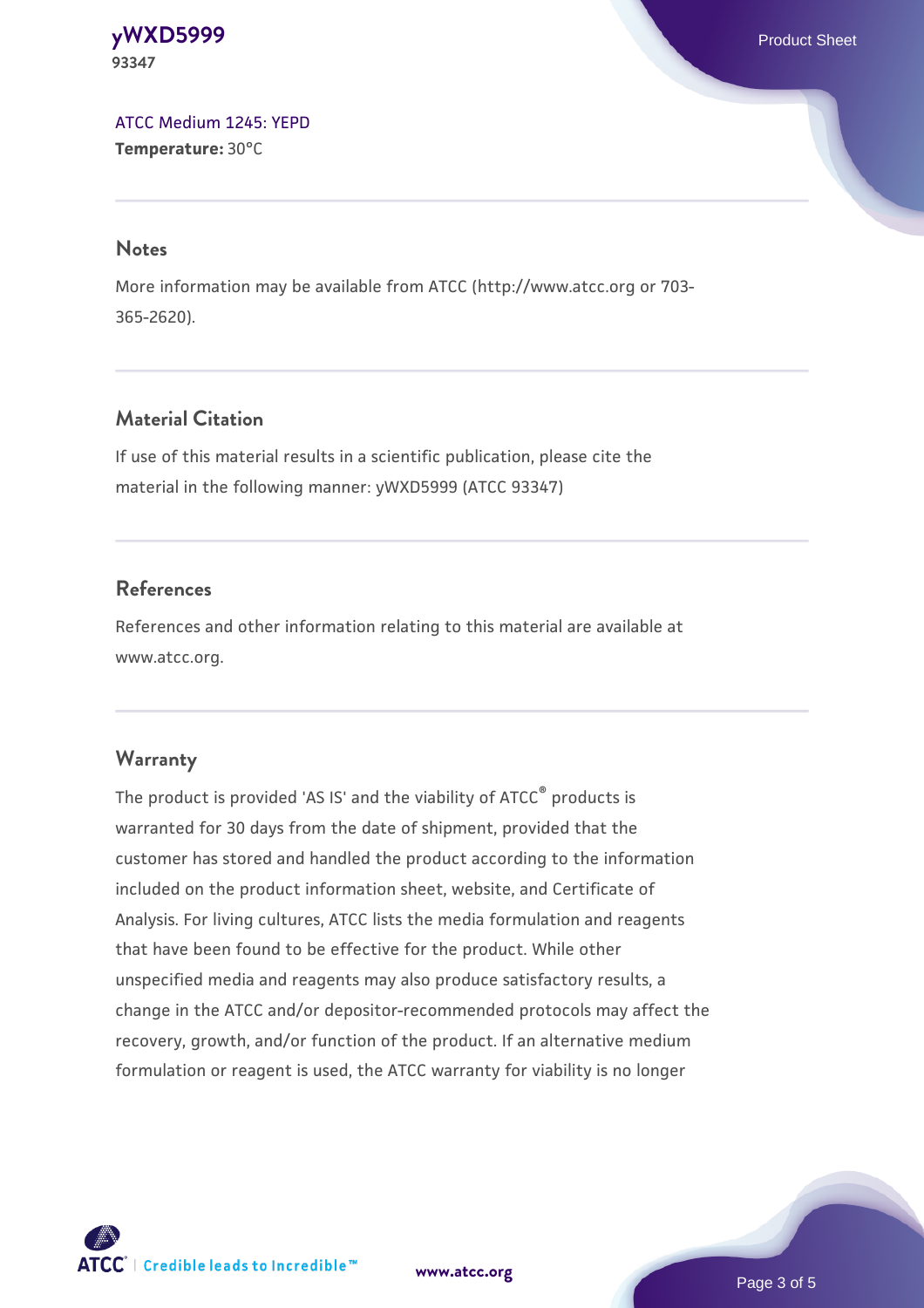**[yWXD5999](https://www.atcc.org/products/93347)** Product Sheet **93347**

valid. Except as expressly set forth herein, no other warranties of any kind are provided, express or implied, including, but not limited to, any implied warranties of merchantability, fitness for a particular purpose, manufacture according to cGMP standards, typicality, safety, accuracy, and/or noninfringement.

#### **Disclaimers**

This product is intended for laboratory research use only. It is not intended for any animal or human therapeutic use, any human or animal consumption, or any diagnostic use. Any proposed commercial use is prohibited without a license from ATCC.

While ATCC uses reasonable efforts to include accurate and up-to-date information on this product sheet, ATCC makes no warranties or representations as to its accuracy. Citations from scientific literature and patents are provided for informational purposes only. ATCC does not warrant that such information has been confirmed to be accurate or complete and the customer bears the sole responsibility of confirming the accuracy and completeness of any such information.

This product is sent on the condition that the customer is responsible for and assumes all risk and responsibility in connection with the receipt, handling, storage, disposal, and use of the ATCC product including without limitation taking all appropriate safety and handling precautions to minimize health or environmental risk. As a condition of receiving the material, the customer agrees that any activity undertaken with the ATCC product and any progeny or modifications will be conducted in compliance with all applicable laws, regulations, and guidelines. This product is provided 'AS IS' with no representations or warranties whatsoever except as expressly set forth herein and in no event shall ATCC, its parents, subsidiaries, directors, officers, agents, employees, assigns, successors, and affiliates be liable for indirect, special, incidental, or consequential damages of any kind in connection with or arising out of the customer's use of the product. While reasonable effort is made to ensure authenticity and reliability of materials on deposit, ATCC is not liable for damages arising from the misidentification or



**[www.atcc.org](http://www.atcc.org)**

Page 4 of 5